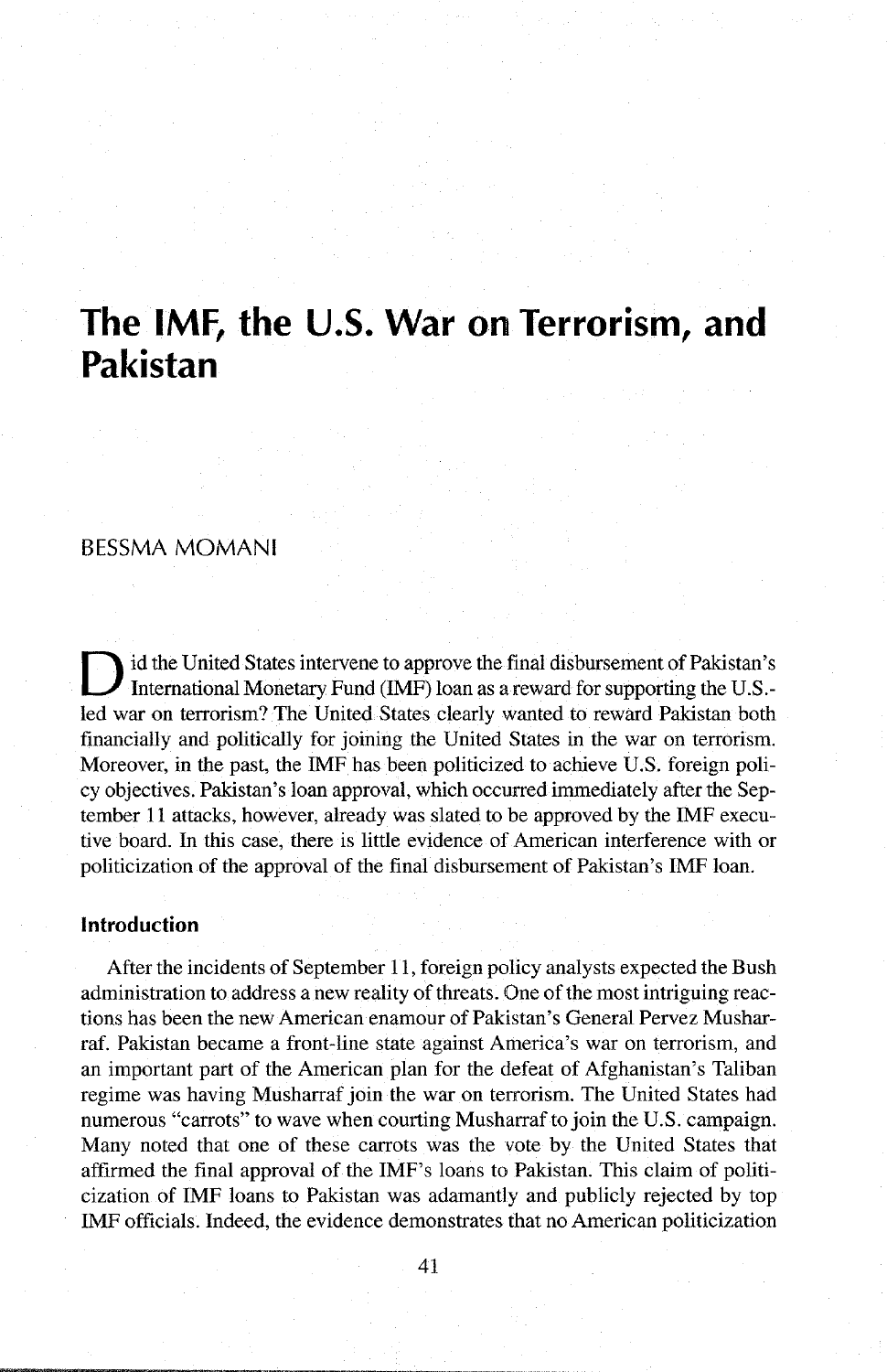of Pakistan's loans occurred, as much of the final decisions to disburse the remaining loan were made prior to September 11. However, I argue that although only weak evidence of outright politicization and American interference in disbursing the final tranche of funds to Pakistan exists, the United States clearly wanted to take credit for the approval of Pakistan's loan disbursal. The case of Pakistan and the war on terrorism provides a lesson in American economic statecraft after September 11.

# **American Economic Statecraft**

After the end of the cold war, the United States relied heavily on economic instruments of statecraft. The U.S. government, particularly during the Clinton administration, used economic engagement as its preferred instrument, backed by America's military and international political strength. In the U.S. war on terrorism, there is renewed debate on what should be the appropriate mix of "carrots and sticks" in achieving America's foreign policy objectives and national security. Policy analysts suggest the United States extract as much international cooperation on the war on terrorism as possible.<sup>1</sup> Economic statecraft (also referred to as economic inducement, economic engagement, economic diplomacy, positive economic sanctions, and economic appeasement) is an indispensable tool for facilitating international cooperation.<sup>2</sup> Economic statecraft can be positive, such as providing foreign aid or promising investment, or negative, such as imposing sanctions or suspending foreign aid. Economic instruments are useful because they have more credibility than diplomacy and yet are less costly than military techniques.' In creating and keeping allies, economic diplomacy is a signal of good intentions. Economic instruments also are valuable as they can be more easily revoked with changes in political alliances. When allies become less valuable, for example, decreasing foreign aid is easier than decreasing military exchanges. Therefore, in the war on terrorism, in which allies can be transient and temporary, the use of economic statecraft is essential.

The Bush administration promised the American public to use all of its tools in the fight against terrorism. In President George W. Bush's National Security Strategy document, the United States committed to fostering economic liberalization as a tool toward combating terrorism. This message was intended not only for the American public but also for an international audience; the Bush administration showed international governments that political and moral support for the U.S. war on terrorism would result in greater economic exchanges and, consequently, greater economic prosperity for their countries. After the tragic events of September 11, President Bush stated to the world, "Every nation, in every region, now has a decision to make. Either you are with us, or you are with the terrorists."<sup>4</sup> Countries that chose to join the war on terrorism have continued to reap the economic rewards of their decision.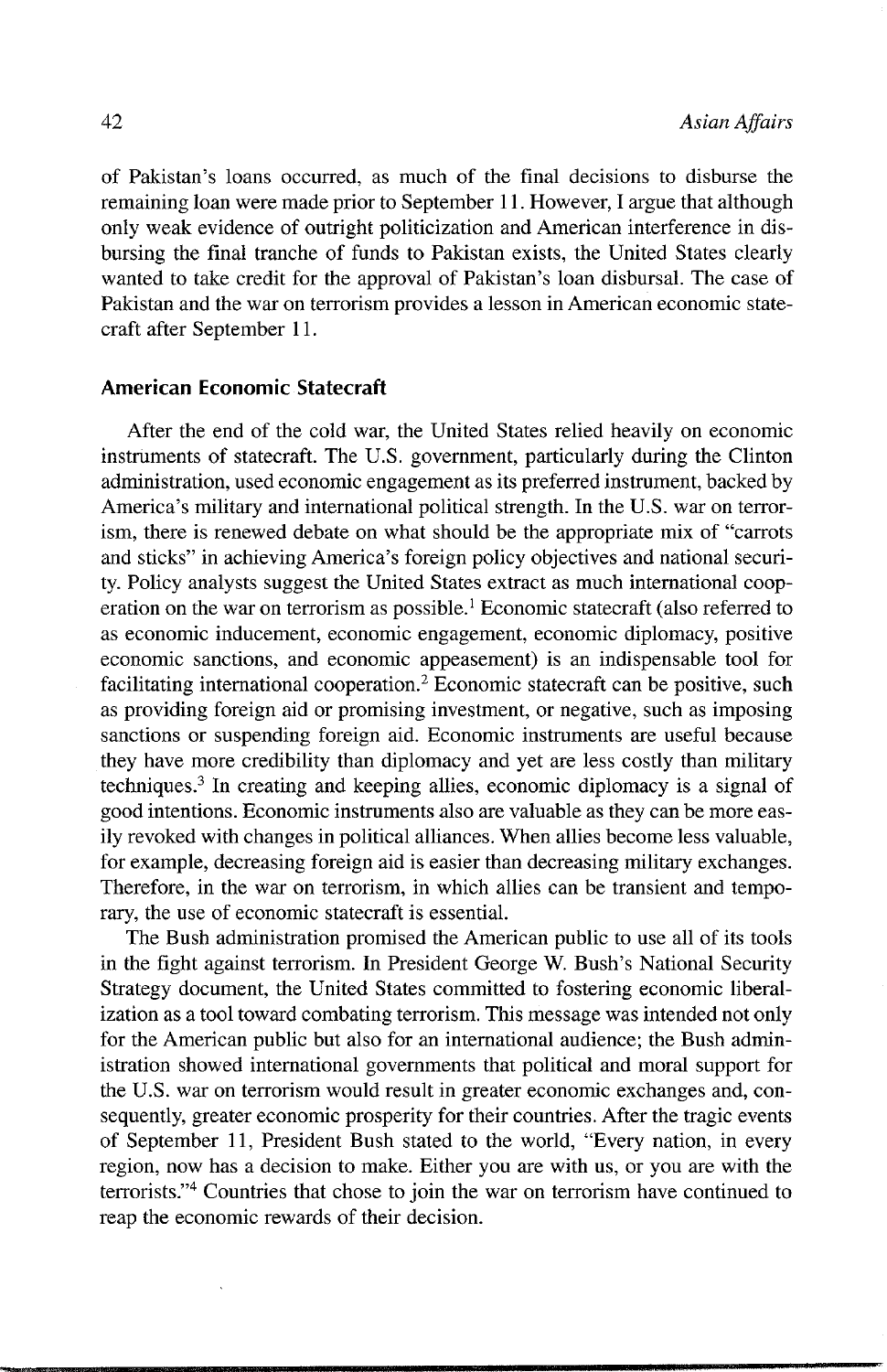# **Pakistan's Contribution to the War on Terrorism**

History has demonstrated, in the case of Pakistan, that an alliance with the United States can be perilous. The relationship between Pakistan and the United States always has depended on the geostrategic value of the region; in other words, the Pakistani-U.S. relationship has failed to be steadfast.<sup>5</sup> Pakistani officials are cognizant of this fact and the Pakistanis have not appreciated being America's "fair-weather friend."<sup>6</sup> Nevertheless, the opportunity for Pakistan to renew closeness with the United States was sure to result in significant economic dividends for Pakistan. At the same time, this renewed closeness would also entail significant political challenges and costs for Pakistan.

Pakistani involvement in the U.S. war on terrorism challenged many domestic and regional political interests, including low domestic support for American military involvement in the region, the threat of a rise in Islamic fundamentalism reacting to U.S. involvement in the region, and the possibility for political unrest among Pashtuns who share kinship with the majority of Afghanis. These were potentially unsettling political consequences for a weak Pakistani regime, such as Musharraf's, to bear. Similarly, the regional consequences of supporting the overthrow of the Taliban regime included a strengthened Iran and India. Removing the Taliban and invariably strengthening the political and military position of the Northern Alliance had the potential to strengthen the Alliance's prime supporters of Iran and India. The regional dynamics of strengthening these other regional powers challenged Pakistan's national interests.<sup>7</sup>

Musharraf claimed that his support for the United States was in the interest of Pakistan: preserving Pakistan's nuclear program to balance Indian supremacy. According to third-hand account of events, Musharraf stated:

To safeguard our nuclear program, we must back the United States without reservations .... If we don't support the United States, we ourselves won't survive-nor will Islam, ... It is my responsibility to safeguard our national security. I did not compromise with the United States. It was a matter of Pakistan's survival.<sup>8</sup>

The reasons to join the U.S.-led war in Afghanistan, Musharraf publicly stated, were to protect against an extemal threat (namely India), to preserve Pakistan's nuclear and missile assets, to revive Pakistan's economy, and to promote the Kashmiri cause. <sup>9</sup>

In large part, Pakistan's contribution to the war on terrorism was the help it provided in defeating Afghanistan's Taliban regime. Pakistan contributed tactical and logistical support for America. Pakistan provided access to strategic military bases and to Pakistani airspace and provided intelligence. Pakistan also agreed to close and to secure the Afghan-Pakistani border to stop the infiltration of extremists into Afghanistan and to trap al Qaeda and Taliban members within Afghanistan. Pakistani authorities arrested and handed over hundreds of individuals who were associated with the Taliban regime, al Qaeda, and other extremist organizations and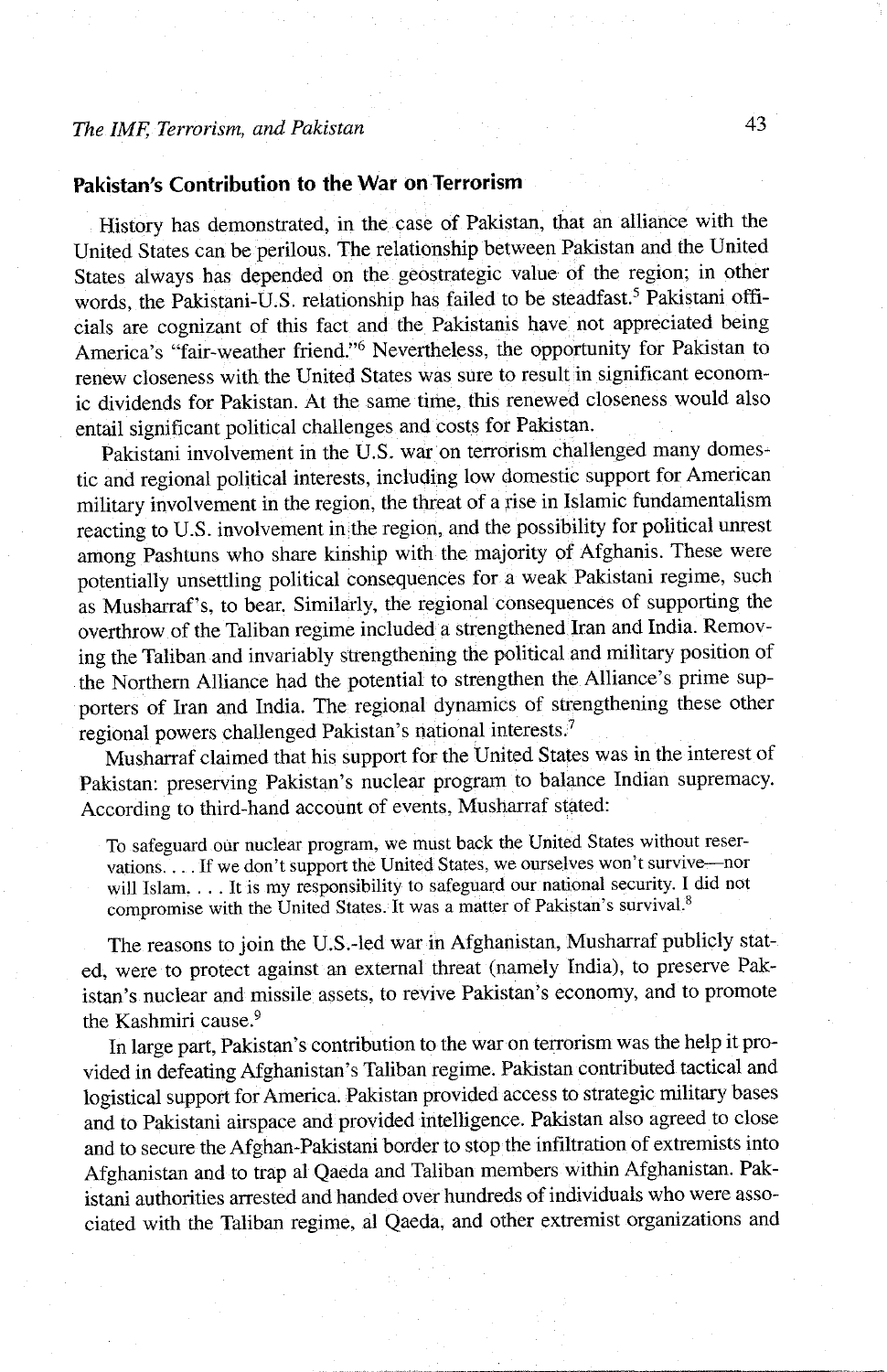whom the United States wanted to question. Moreover, the Pakistani government banned extremist religious groups that were on the U.S. list of terrorist organizations. ' <sup>0</sup> For the United States, the perceived benefit of having the Pakistani regime on its side was that Pakistan's cooperation further legitimized American geopolitical involvement in the region. It was important that Pakistan was a fellow Muslim and neighboring state and a former ally of Afghanistan. The Bush administration believed Pakistan support of its war on terrorism would signal to the world that the United States was not an enemy of Islam and Muslim states.

The United States approached the Pakistani regime with offers of numerous rewards if they joined the U.S. campaign to overthrow the Taliban. One reward was legitimizing Musharraf's autocratic and military rule, and even Congress began to praise Musharraf's leadership. Upon Musharraf's visit to the United States in November 2001, the U.S. House of Representatives introduced a resolution to commend Musharraf's friendship and leadership. The resolution stated that Musharraf had ". . . taken important steps in cooperation with the United States in combatting [sic] terrorism; . .. pursued the return of Pakistan to democracy and civil society; . . . [and] shown great fortitude in confronting extremists in Pakistan."<sup>11</sup> Washington gave Musharraf the red-carpet treatment. The United States also was prepared to give Musharraf tangible economic benefits for joining the U.S.-led coalition.

The United States courted Musharraf with economic rewards. First, the United States removed three different economic sanctions that had been imposed on Pakistan for testing and acquiring its nuclear arsenal: the Symington Amendment (imposed in 1978), the Pressler Amendment (1990), and the Glenn Amendment (1998). The Glen Amendment requires that the U.S. government reject loan applications of countries, such as Pakistan, that are on the U.S. sanction's list. Removing the Glen Amendment sanctions, as well as the other sanctions, allowed the Bush administration to reward Pakistan handsomely. A congressional bill proclaimed that "the President is authorized, for Pakistan and India, to provide assistance, enter into contracts, take actions in international financial institutions, sell, lease, or authorize the export of defense articles or defense services, authorize the export of dual-use items, or extend other financial assistance."<sup>12</sup> This bill, made into law, allowed the president to continue dispensing a number of economic incentives to Pakistan.

Second, the United States promised Pakistan approximately \$1.2 billion in U.S. foreign assistance for 2002-2003, including development aid administered by the United States Agency for International Development (USAID) and more than \$600 million in cash transfers given directly to the Pakistani government to pay international debts. The United States also promised military and security aid for Pakistan to update and modernize its air force (see figure 1). This level of security and economic foreign assistance from the United States to Pakistan was the greatest amount of aid given since the end of the cold war.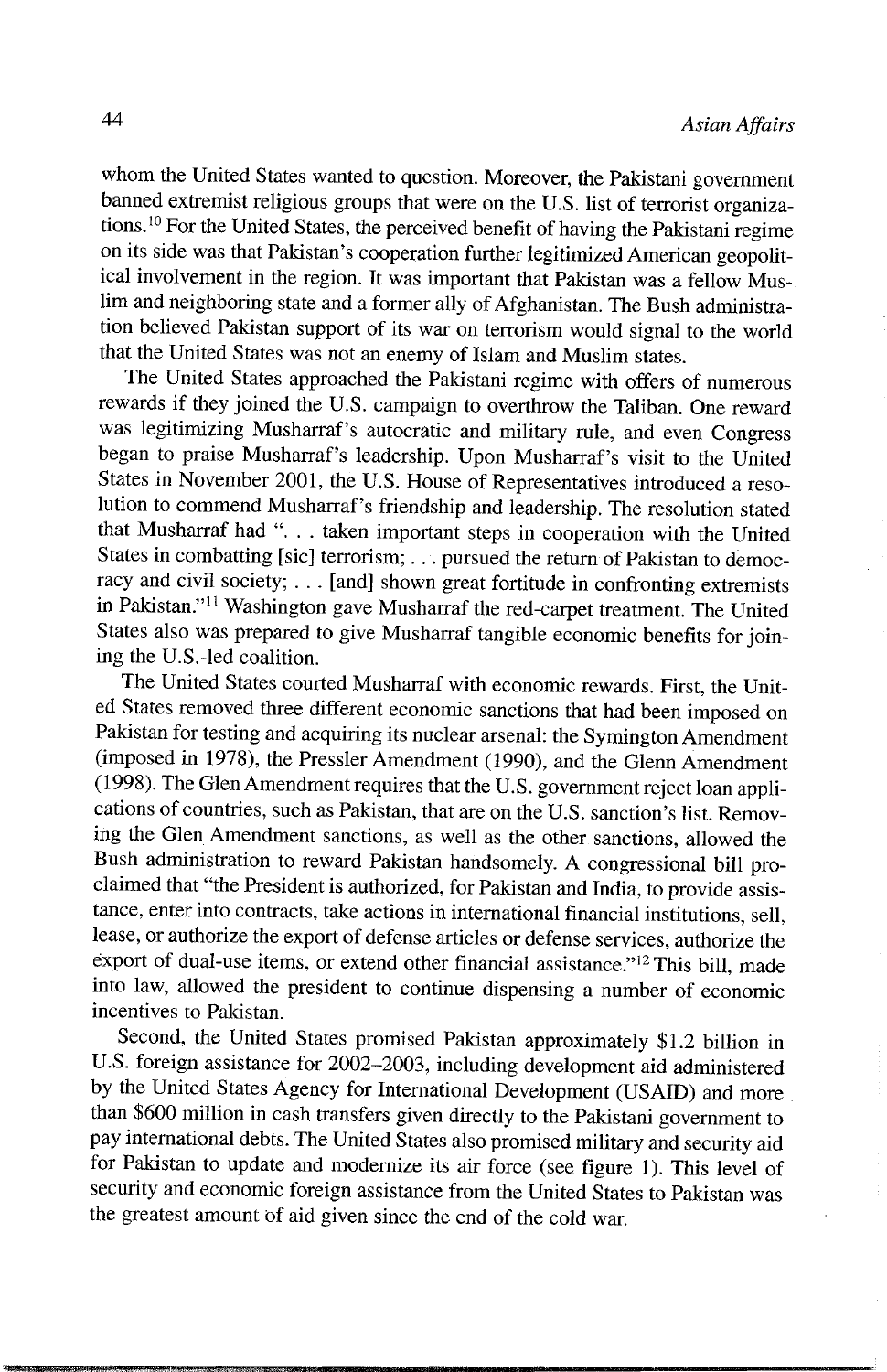



Third, the United States agreed to reschedule a \$379 million bilateral debt through the Paris Club and to examine initiatives to reschedule other outstanding bilateral debt. This initial rescheduling lifted the Brooke sanctions imposed on Pakistan by the United States for failing to make its principal and interest payments on outstanding U.S. loans. The United States also agreed to support rescheduling Pakistan's \$12.5 billion bilateral debt with Paris Club members, of which \$2.9 billion was owed to the United States and \$5.3 billion was owed to Japan. Pakistan wanted to reschedule its debt on more generous terms than given previously under the Houston terms (Paris Club debt repayment on a 15-year-plus term with generous concessional rates and debt swaps). American support of this move could have proved essential in negotiations with the informal group of creditors. The United States wields significant influence in the Paris Club and its support for lenient rescheduling terms for Pakistan could influence other creditors to follow suit.

Fourth, the United States gave Pakistan several trade concessions. The United States agreed to lower its tariffs and quota restrictions on Pakistani textile goods, specifically on imports of Pakistani cotton-yarn products. Textiles account for the top ten Pakistani commodities exported to the United States. The Senate and House authorized the president to "proclaim such reduction or suspension of any existing duty on imports of textiles and textile products that are produced or manufactured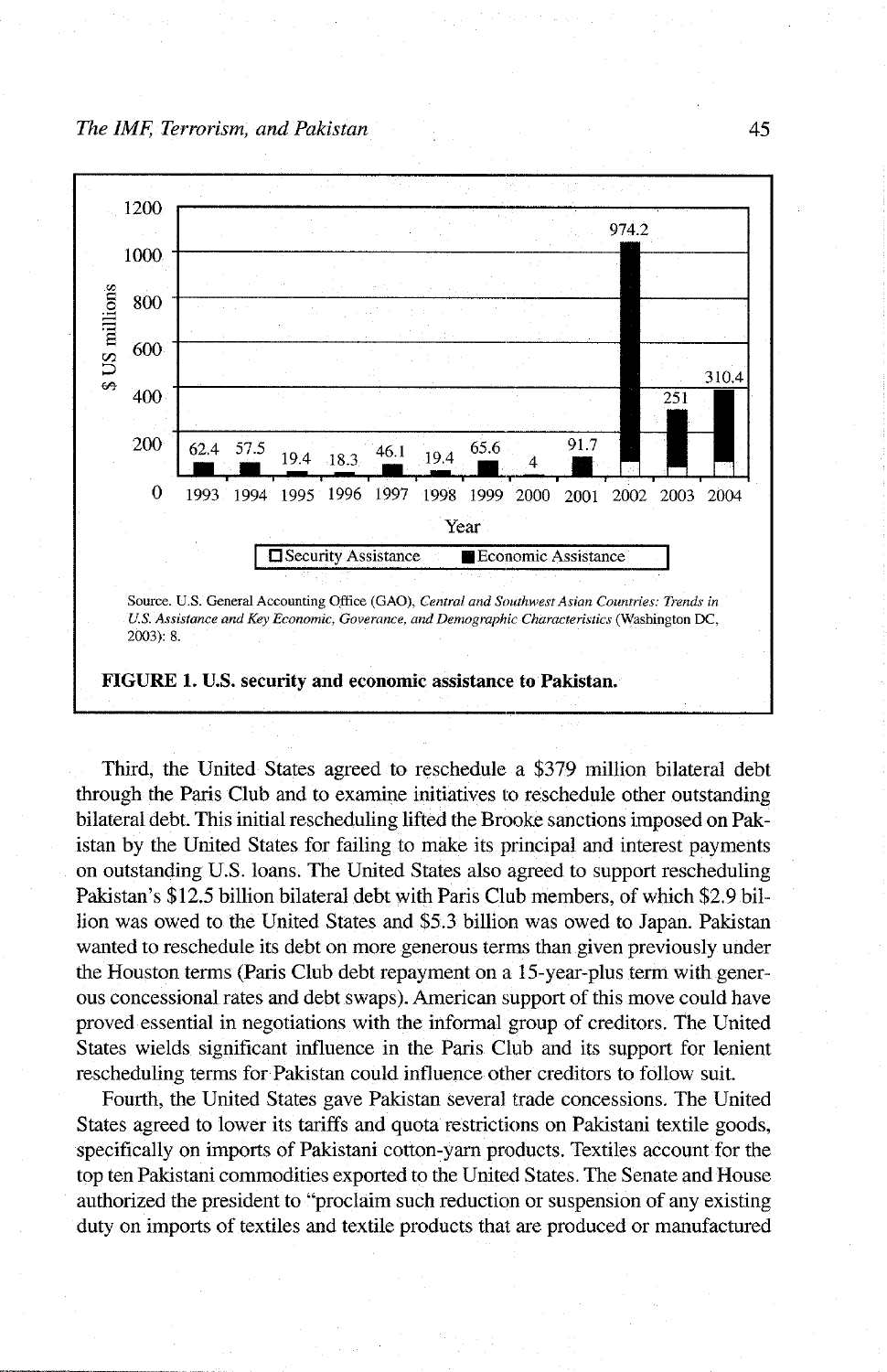in Pakistan as he determines to be appropriate in response to the threat to national security posed by international terrorism."<sup>13</sup> Removing trade quota restrictions on Pakistani goods was now deemed to be in the interest of U.S. national security. This move marked a complete reversal of U.S. trade policy: In 1998, the United States charged Pakistan with dumping combed cotton-yam exports on its markets and subsequently took its complaint to the World Trade Organization's Textiles Monitoring Body (TMB). After failing to convince the TMB, the United States continued to impose quota restrictions on these Pakistani goods. Other trade benefits given to Pakistan included allowing a significant number of duty-free Pakistani goods to enter the United States under the General System of Preferences (GSP) program. The GSP applied to  $$13.5$  million in trade.<sup>14</sup> In sum, the United States offered Pakistan numerous economic benefits to join the war on terrorism. However, was the approval of the final disbursement of IMF loans to Pakistan another of the many U.S. rewards given to Pakistan?

#### **American Favoritism in Disbursing Loans to Pakistan?**

On September 26, 2001, the IMF executive board approved the final \$135 million disbursement of Pakistan's loan (referred to as a standby arrangement [SBA]), which was originally signed in November 2000. Journalistic reports argued that the United States would use its weight on the executive board to approve and to facilitate the disbursement of Pakistan's loans. After all, it was stated, Pakistan had proved itself to be an effective coalition partner in the war on terrorism and the United States signalled it was prepared to reward Pakistan for its efforts. The Bush administration even tried to take credit for disbursing the final tranche.

State Department spokesperson Richard Boucher stated that, in regard to approving IMF loans to Pakistan, the U.S. govemment "will be able to support that and vote for that because we have waived these [U.S.] sanctions."<sup>15</sup> Boucher claimed because Bush removed the Glenn Amendment sanctions imposed on Pakistan, the United States was able to vote favorably for Pakistan at the executive board meeting. Boucher stated at another press briefing that "[W]e voted for the release of the \$135 million tranche of International Monetary IMF lending."16 Based on Boucher's comments, the Bush administration wanted the world to know that, indeed, it was Pakistan's benefactor at the IMF.

One of the most interesting suggestions of American favoritism toward Pakistan was Paul Blustein's article in the *Washington Post.* Blustein wrote:

[A]ccording to a senior IMF staffer, the expectation among some of the people dealing with Pakistan before Sept. 11 was that the chances for board approval were 50-50, because although the Pakistani govemment had kept many of its pledges, it had failed to deliver on others, including tax collection. After Sept. 11, the political atmosphere was transformed-so at Wednesday's meeting, board members representing the IMF's member countries heaped praise on Islamabad's economic performance.<sup>17</sup>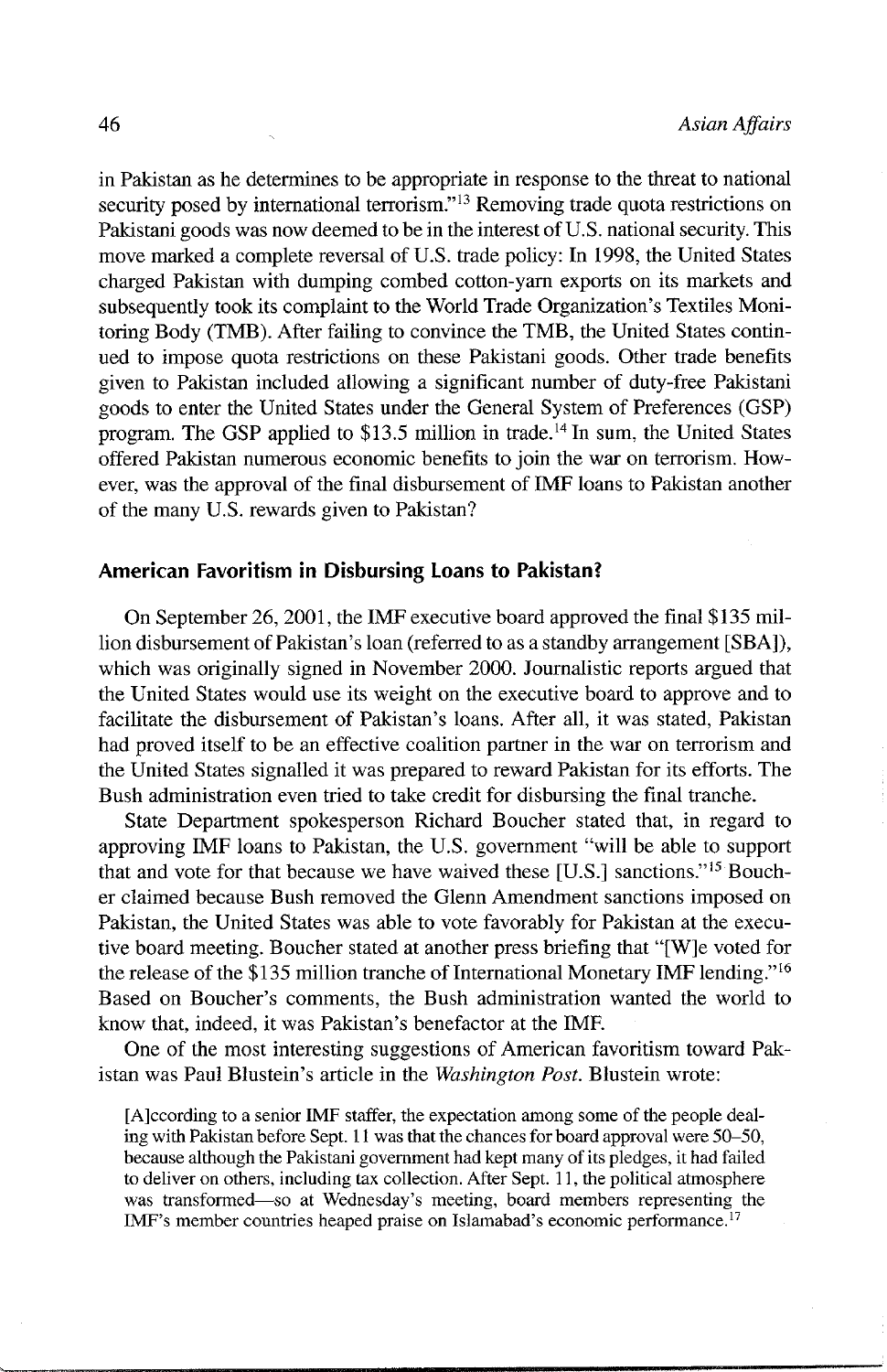#### *The IMF, Terrorism, and Pakistan*

The contents of Blustein's article was circumstantial and anecdotal; however, as Blustein is considered an insider on IMF affairs, his article was of interest. In 2001, Blustein published *The Chastening,* a revealing book about the IMF's management of the international economic crises of the 1990s. Moreover, Blustein based his book on interviews that he conducted with thirty-six IMF staff and management officials. The fact that an insider like Blustein had inferred that the United States intervened to approve Pakistan's loan disbursement commanded IMF attention. In an unorthodox move, the IMF's director of the External Relations Department, Thomas C. Dawson, wrote a letter to the *Washington Post's* editor to protest Blustein's article. The disbursal of Pakistan's loan had been approved by the staff prior to September 11, Dawson argued, and "at no time was its approval a '50-50' proposition."<sup>18</sup> The debate about whether the U.S. interfered in the approval of disbursing the last tranche of Pakistan's loan is best analyzed by examining the staff reports and by understanding IMF decision-making procedures.

The IMF staff conduct reports after completing missions to IMF member states. In the case of Pakistan, the two-week staff mission ended August 28, 2001, and the staff completed its report September 12, 2001. This report was the third review of Pakistan's November 2000 loan agreement that originally committed \$596 million. Passing the third review would allow Pakistan to receive the final \$135 million tranche. The staff report highlighted Pakistani success in applying the stringent economic conditions required. The perceived achievements included increased economic growth, reduced inflation, increased competitiveness, increased official reserves, tight spending controls, a widened tax base, reasonable monetary and exchange rate policies, and liberalization of the energy sector. The staff report also noted a number of reforms that were not achieved by the Pakistani authorities, including reforming and privatizing numerous public enterprises, increasing government transparency, increasing private investment, reforming tax collection administration, and abolishing tax exemptions.<sup>19</sup> Overall, the staff noted that it "believes Pakistan deserves continued support by the IMF and recommends the granting of the requested waiver and conclusion of the third review."<sup>20</sup> In IMF terms, this language signaled rubber-stamp approval from the executive board and a de facto release of funds to Pakistan.

After the staff completes its report, IMF procedures require a formal approval of the report by the executive board. The board represents the interests of the IMF's major financial contributors, namely the United States and the G-7 powers. The United States contributes approximately 17 percent of the IMF's liquidity. The executive board officially makes its decisions based on weighted voting that reflects members' financial contributions. Therefore, the United States holds 17 percent of IMF votes. This vote share does not seem sizable, but it is significant considering a vote of only 15 percent is required to veto many board decisions (excluding loan approvals) and that it is nearly impossible for a natural coalition of votes to oppose the voting power of the United States.<sup>21</sup> In other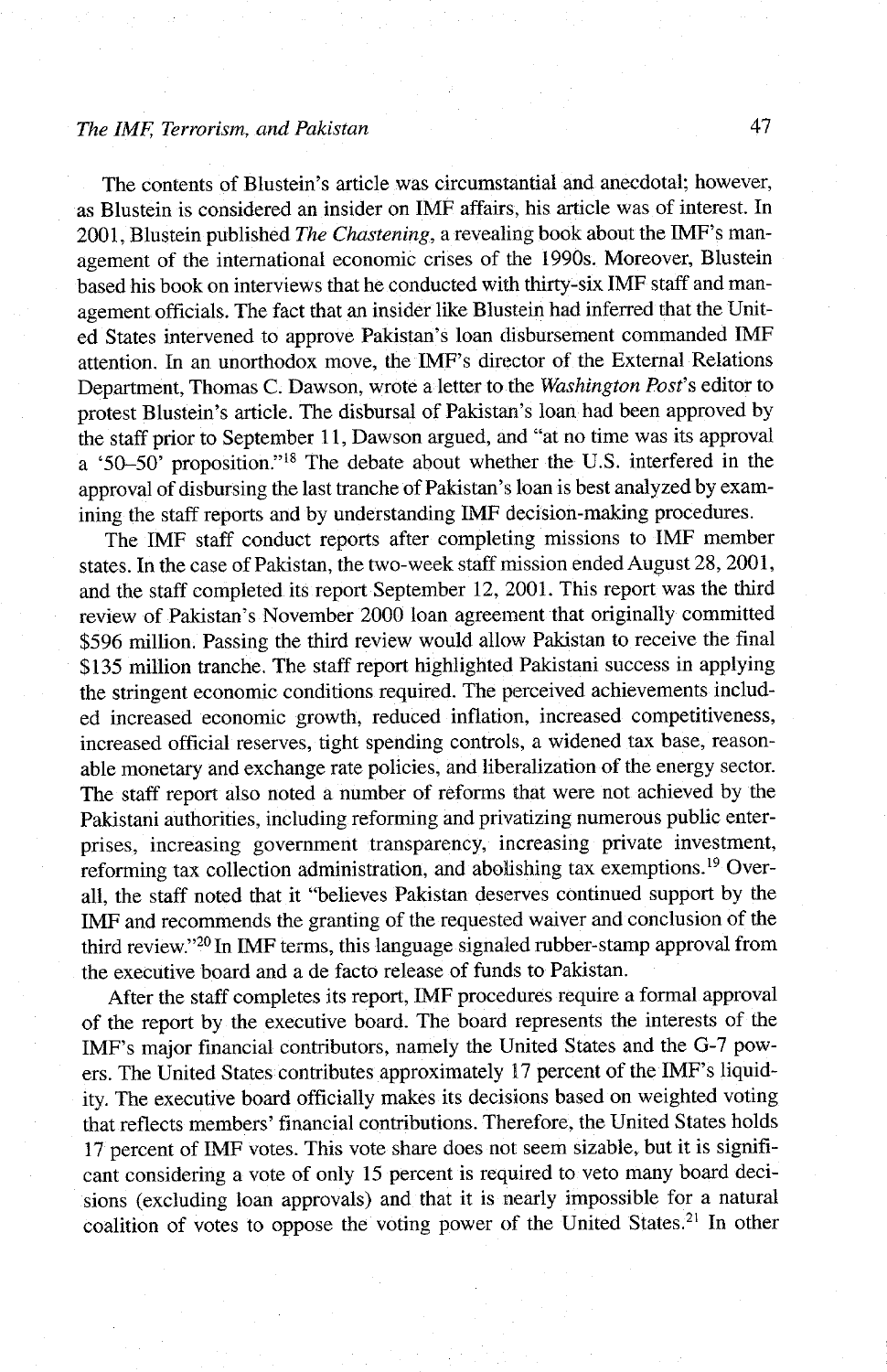words, it would be difficult to find a large enough coalition of members who do not share similar interests in advancing economic liberalization to counteract the power of the United States on the executive board; the United States has de facto supremacy on the board.

The executive board rarely takes votes, a feature of the board frequently overlooked. Soon after the IMF's inception, the United States instituted a tradition of not taking formal votes. This consensus-taking was a facade instituted to mask an illusion of members' equality. In Section C-10 of the IMF's By-laws Rules and Regulations, the managing director, who officially represents the voice of the IMF staff at all executive board meetings, is required to "gather the sense of the executive board meeting."<sup>22</sup> The United States and other members do not vote on cases before the executive board. Votes are not taken, but the managing director is required to highlight points of contention and agreement. Based on numerous personal interviews with both former and current board members, the managing director almost always gives American views the utmost attention in summing the board's opinions.

A number of studies demonstrate American politicization of debtors' loans at the executive board.<sup>23</sup> The board has politicized loan agreements for geopolitical reasons in the past, and it is this part of the IMF in which the United States exerts most of its influence and power. Therefore, it is permissable to assume that Pakistan would receive favorable treatment from the executive board after contributing to America's war on terrorism. Moreover, based on the statements made by Boucher, the United States clearly wanted to take some credit for Pakistan's loan approval. Despite Boucher's comments, the United States had not voted and would not vote on Pakistan's 2000 SBA. The release of two previous tranches of funds had been discussed at the executive board (in March 2001 and July 2001), and as has been the precedent, votes were not taken. Pakistan received its two tranches despite being under the limitations of the Glen Amendment. In addition, the final disbursement of Pakistan's loan was slated for approval prior to September 11.

If the United States did not actually vote for the IMF loan disbursal and the loan disbursal was already set to be approved, why did the United States want to take credit for the loan approval? It is useful to remember the administration's target audiences: the U.S. public, the Pakistani people, and foreign govemments and their citizens. First, the Bush administration wanted to show the U.S. public, and, to a lesser extent, the U.S. legislature, that because Pakistan supported the United States in the war on terrorism, much was being done to support Pakistan's economy. The U.S. govemment wanted to demonstrate to the same audience that it was using all of its bilateral and multilateral instruments in the fight against terrorism. The so-called vote by the United States at the IMF executive board meeting would further demonstrate to America its commitment to tackle terrorism.

Second, the United States took credit for Pakistan's loan approval to convince sectors of the Pakistani public, particularly the business elite who agree with the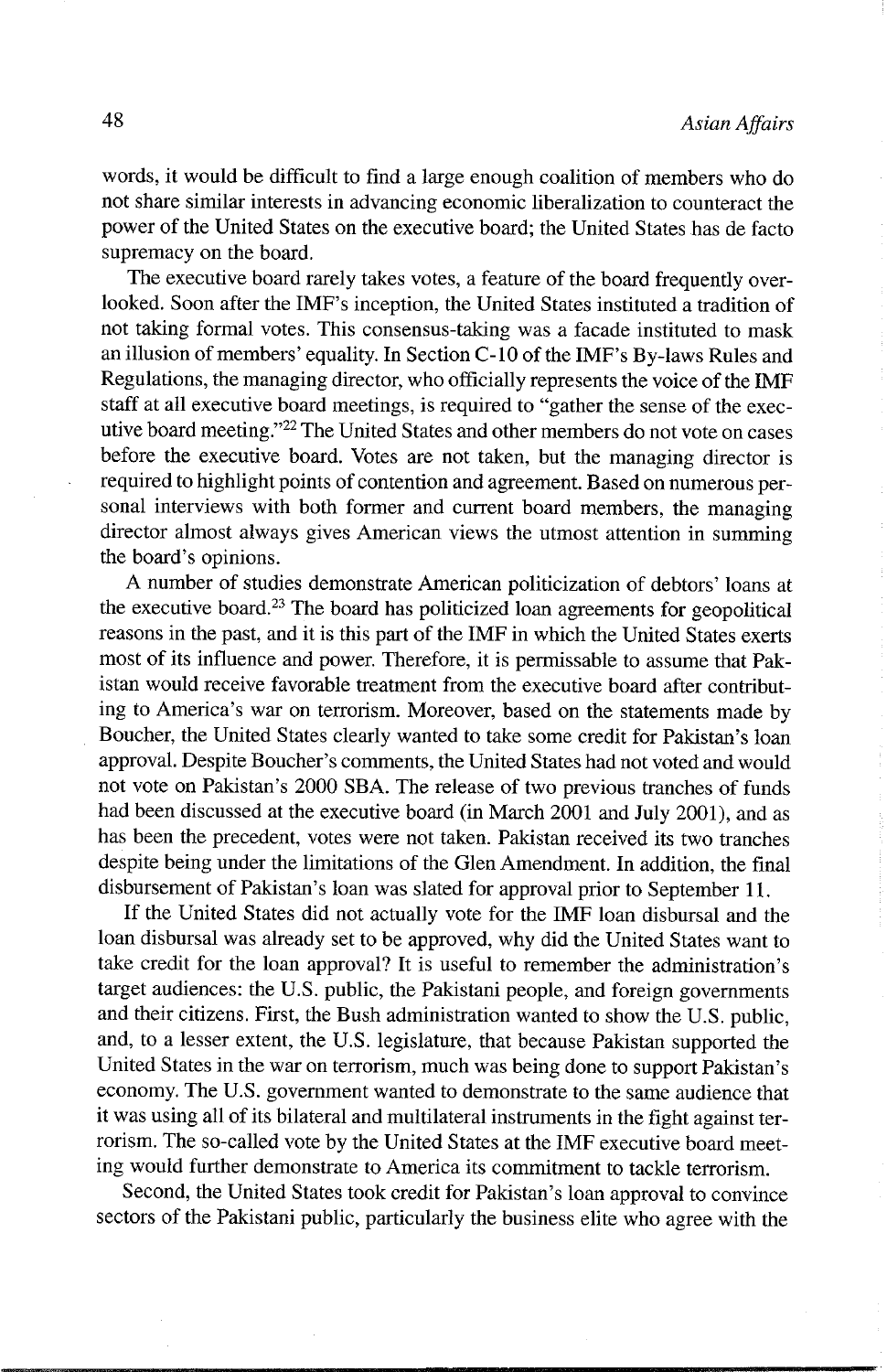# *The IMF, Terrorism, and Pakistan*

"necessary evils" of IMF austerity, that the United States was helpful in ensuring the long-term economic vitality of their state. Third, the United States wanted to convince the world, Muslims, and rogue or apathetic states of the benefits of complying with the U.S. war on terrorism. The Bush administration wanted to send the message that assisting the U.S. war on terrorism would have a positive effect on countries' negotiations with multilateral institutions and benefit their economic situations. Specifically, an IMF agreement signals an endorsement of a country's economic policies and potentially ushers in added private investments. So, although the IMF-Pakistani agreement was a fait accompli, taking credit for Pakistan's loans got the attention of other debtor states waiting to secure loans or further tranches of funds from the IMF.

Of course, the IMF, Pakistani officials experienced in IMF negotiations, and U.S. government officials aware of the board's decision-making procedures were not fooled by the claim of the United States to have voted in favor of Pakistan's IMF loan. However, many of the Bush administration's target audiences do not know IMF procedures; the IMF is, after all, an illusive institution.

### **Conclusion**

In the wake of the tragedies of September 11, foreign analysts expected the United States to exercise all of its powers to seek retribution. The United States is accustomed to using economic inducements as a form of statecraft. It was of no surprise that Pakistan was courted with numerous political and economic rewards to join the U.S. war on terrorism. The United States claimed it helped Pakistan pass its final review of the 2000 SBA, unleashing a loan disbursement of \$135 million. The IMF staff report, however, had already approved the final review of Pakistan's 2000 SBA. Moreover, the United States does not actually vote on the executive board and did not object to previous disbursements of Pakistan's 2000 SBA. The United States wanted to take credit for approving Pakistan's loan disbursement possibly to show the American public and legislature, and the world, its commitment to the war on terrorism. Few would dare challenge U.S. superiority at politicking.

#### **NOTES**

**1.** See Meghan O'Sullivan, *Shrewd Sanctions: Statecraft and State Sponsors of Terrorism* (Washington, DC: Brookings Institution Press, 2003), 284-318.

2. See Michael Mastanduno, "The Strategy of Economic Engagement: Theory and Practice," in *Economic Interdependence and International Conflict: New Perspectives on an Enduring Debate,* ed. Edward D. Mansfield and Brian M. Pollins (Ann Arbor: University of Michigan Press, 2003).

3. David Baldwin, *Economic Statecraft* (Princeton: Princeton University Press, 1985), 107.

4. George W. Bush. "Address to a Joint Session of Congress and the American People." September 20, 2001. http://www.whitehouse.gov/news/releases/2001/09/20010920-8.html.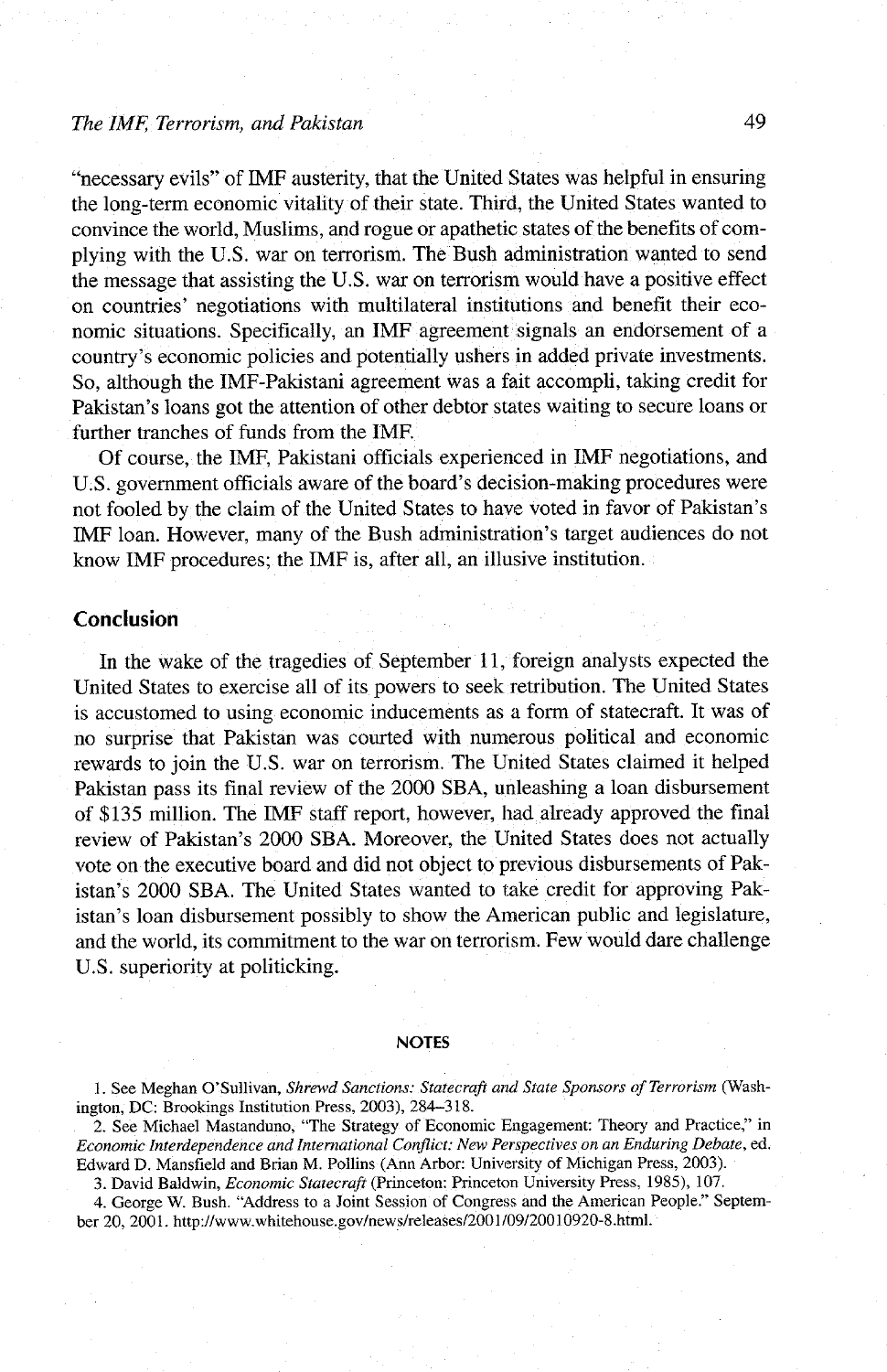5. See Dennis Kux, *The United States and Pakistan 1947-2000: Disenchanted Allies* (Baltimore: John Hopkins University, 2001).

6. Robert Wirsing, "Precarious Partnership: Pakistan's Response to U.S. Security Policies," *Asian Affairs: An American Review* 30, no. 2 (2003), 70.

7. This discussion is based on Christopher Layne, "Offshore Balancing Revisited," *The Washington Quarterly* 25, no. 2 (2002): 233-248.

8. Based on statements made in Musharraf's meeting with the National Alliance Party President Ajmal Kbattak. Khattak shared these statements with UPI. *United Press International,* "U.S. Aim: Isolate Taliban, Prepare Pakistan," 17 September 2001.

9. President General Pervez Musharraf's speech to the nation on September 19, 2001. http://www.patriotresource.com/wtc/intl/0919/pakistan.html.

10. This security discussion is based on Alan Kronstadt, *Pakistan-U.S. Relations.* Congressional Research Service (3 September 2003): 4-5.

11. U.S. Congress. House. *Commending President Pervez Musharraf of Pakistan for His Leadership and Friendship and Welcoming Him to the United States,* 107th Cong., 1st sess. (8 November 2001).

12. U.S. Congress. Senate. *To Authorize the President to Provide Assistance to Pakistan and India through September 30, 2003.* 107th Cong., 1st sess. (25 September 2001).

13. Ibid. *Pakistan Emergency Economic Development and Trade SupportAct.* 107th Cong., 1st sess. (13 November 2001).

14. Based on information from the U.S. Department of State daily press briefing with Richard Boucher on September 24, 2001. http://www.state.gov/r/pa/prs/dpb/2001.htm.

15. Ibid, September 24, 2001.

16. Based on information from the U.S. Department of State daily press briefing with Richard Boucher on October 29, 2001. http://www.state.gov/r/pa/prs/dpb/2001.htm.

17. Paul Blustein, "A Tighter Hand in Doling Out Global Aid?" *Washington Post,* 30 September 2001, HO1.

18. Thomas C. Dawson, "A Loan to Pakistan," Letter to the Editor, *Washington Post,* 4 October 2001, A30.

19. IMF. *Pakistan: StaffReport for the Third Review Under the Stand -by Arrangement and Request for Waiver of Performance Criteria; Staff Statement; and News Brief,* IMF Country Report No. 01/178 (October, 2001): 17.

20. IMF. Pakistan: Staff Report for the Third Review: 19.

21. David Rapkin and Jonathan Strand, "The United States and Japan in the Bretton Woods Institutions: Sharing or Contesting Leadership?" *International Journal* 52, no. 2 (1997): 265-296.

22. IMF. *By-Laws Rules and Regulations* (Washington, DC: Intemational Monetary Fund, 1997), 23.

23. For example, see Tony Killick, *IMF Programmes in Developing Countries: Design and Impact* (London: Overseas Development Institute, 1995); and Bessma Momani, "American Politicization of the International Monetary (IMF)," *Review of International Political Economy* (Sussex, England: Routledge, *forthcoming).*